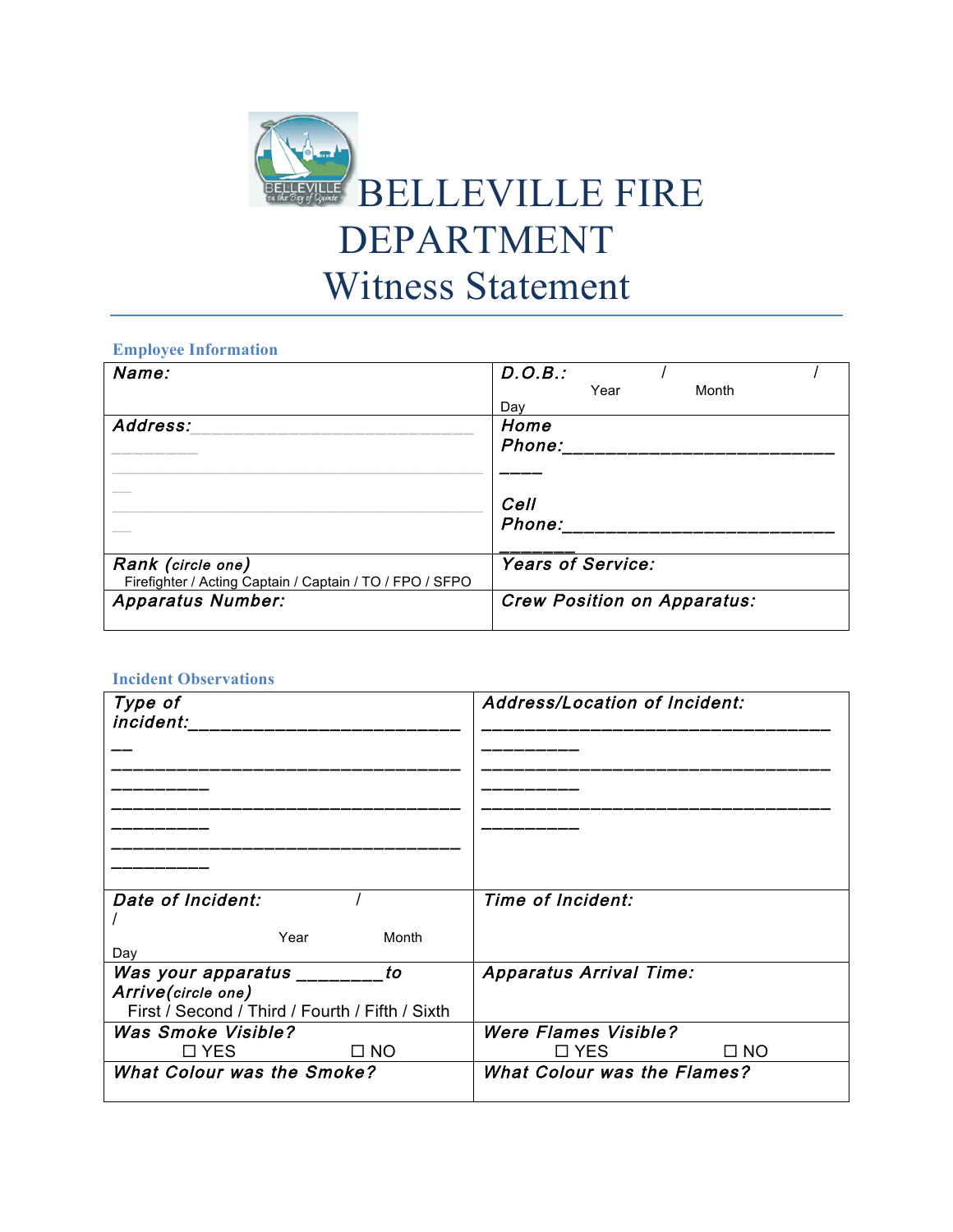| Location of<br>Smoke:__________________________                                                                   | Location of                                                                             |
|-------------------------------------------------------------------------------------------------------------------|-----------------------------------------------------------------------------------------|
|                                                                                                                   |                                                                                         |
|                                                                                                                   |                                                                                         |
| <b>Was the Premise:</b> $\Box$ Locked<br>$\Box$<br>Unlocked<br>If Unlocked,<br>Explain:__________________________ | Was the Occupant/Owner on Scene? O<br>$YES$ $\Box$ NO<br>Explain:______________________ |
|                                                                                                                   |                                                                                         |
|                                                                                                                   |                                                                                         |
|                                                                                                                   |                                                                                         |
| <b>Where Was Your Point of Entry?</b>                                                                             | How Was Entry Made? (opened door or<br>window, etc)                                     |
|                                                                                                                   |                                                                                         |
|                                                                                                                   |                                                                                         |
| What Were Your Observations upon<br>Entry?                                                                        | Was Your Entry for Search and<br>Rescue?                                                |
|                                                                                                                   | $\Box$ YES<br>$\square$ NO                                                              |
|                                                                                                                   |                                                                                         |
| <b>Was Your Entry for Suppression</b><br><b>Purposes?</b>                                                         | Did You Locate victim(s)?<br>$\square$ YES<br>$\square$ NO<br>If Yes,                   |
| $\square$ YES<br>$\square$ NO                                                                                     | Explain:________________                                                                |
|                                                                                                                   |                                                                                         |
|                                                                                                                   |                                                                                         |
| Did You Move Victim(s)?<br>$\square$ YES                                                                          | Did You Provide Patient Care?<br>□                                                      |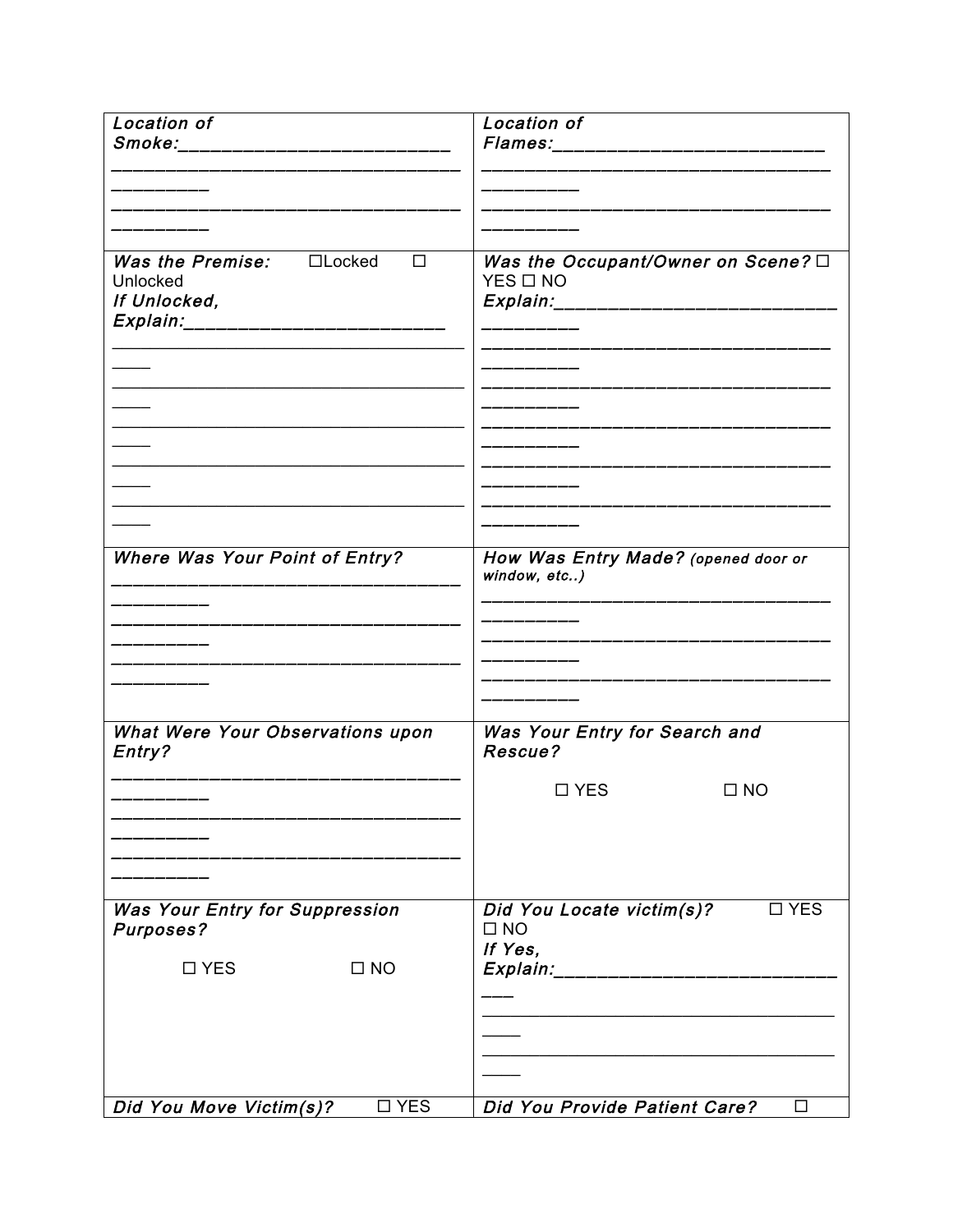| $\square$ NO                                                         | YES ONO                                                                                                                    |
|----------------------------------------------------------------------|----------------------------------------------------------------------------------------------------------------------------|
| If Yes,                                                              | If Yes,                                                                                                                    |
|                                                                      |                                                                                                                            |
| Explain:_____________________________                                | <i>Explain:________________________</i>                                                                                    |
| ------                                                               |                                                                                                                            |
|                                                                      |                                                                                                                            |
|                                                                      | .<br>واحتمال المعارفين المعارفين المعارفين المعارفين المعارفين المعارفين المعارفين المعارفين المعارفين المعارفين المعارفين |
| $\overline{\phantom{a}}$                                             | _______                                                                                                                    |
|                                                                      |                                                                                                                            |
|                                                                      |                                                                                                                            |
|                                                                      |                                                                                                                            |
|                                                                      |                                                                                                                            |
| Incendiary Device Located? UYES                                      | Was This Device Removed?<br>$\square$ YES                                                                                  |
| $\square$ NO                                                         | $\square$ NO                                                                                                               |
| If Yes,                                                              | If Yes,                                                                                                                    |
| Explain:______________________________                               | Explain:______________________________                                                                                     |
|                                                                      |                                                                                                                            |
|                                                                      |                                                                                                                            |
|                                                                      | ________________________                                                                                                   |
|                                                                      |                                                                                                                            |
|                                                                      |                                                                                                                            |
|                                                                      | _______________________                                                                                                    |
|                                                                      | _______________                                                                                                            |
|                                                                      |                                                                                                                            |
| Summary of your                                                      | Diagram (Layout of entry to indicate location                                                                              |
| Actions:______________________                                       | of victims, fire, devices, point of entry, etc)                                                                            |
|                                                                      |                                                                                                                            |
|                                                                      |                                                                                                                            |
| .<br>الاستعمال المستعمل المستعمل المستعمل المستعمل المستعمل المستعمل |                                                                                                                            |
|                                                                      |                                                                                                                            |
|                                                                      |                                                                                                                            |
| _______                                                              |                                                                                                                            |
|                                                                      |                                                                                                                            |
|                                                                      |                                                                                                                            |
| _____________________                                                |                                                                                                                            |
|                                                                      |                                                                                                                            |
|                                                                      |                                                                                                                            |
| ______                                                               |                                                                                                                            |
| ________                                                             |                                                                                                                            |
|                                                                      |                                                                                                                            |
|                                                                      |                                                                                                                            |
|                                                                      |                                                                                                                            |
| _________                                                            |                                                                                                                            |
| ______                                                               |                                                                                                                            |
|                                                                      |                                                                                                                            |
|                                                                      |                                                                                                                            |
|                                                                      |                                                                                                                            |
|                                                                      |                                                                                                                            |
|                                                                      |                                                                                                                            |
|                                                                      |                                                                                                                            |
|                                                                      |                                                                                                                            |
|                                                                      |                                                                                                                            |
|                                                                      |                                                                                                                            |
|                                                                      |                                                                                                                            |
|                                                                      |                                                                                                                            |
|                                                                      |                                                                                                                            |
|                                                                      |                                                                                                                            |
|                                                                      |                                                                                                                            |
|                                                                      |                                                                                                                            |
|                                                                      |                                                                                                                            |
|                                                                      |                                                                                                                            |
|                                                                      |                                                                                                                            |
|                                                                      |                                                                                                                            |